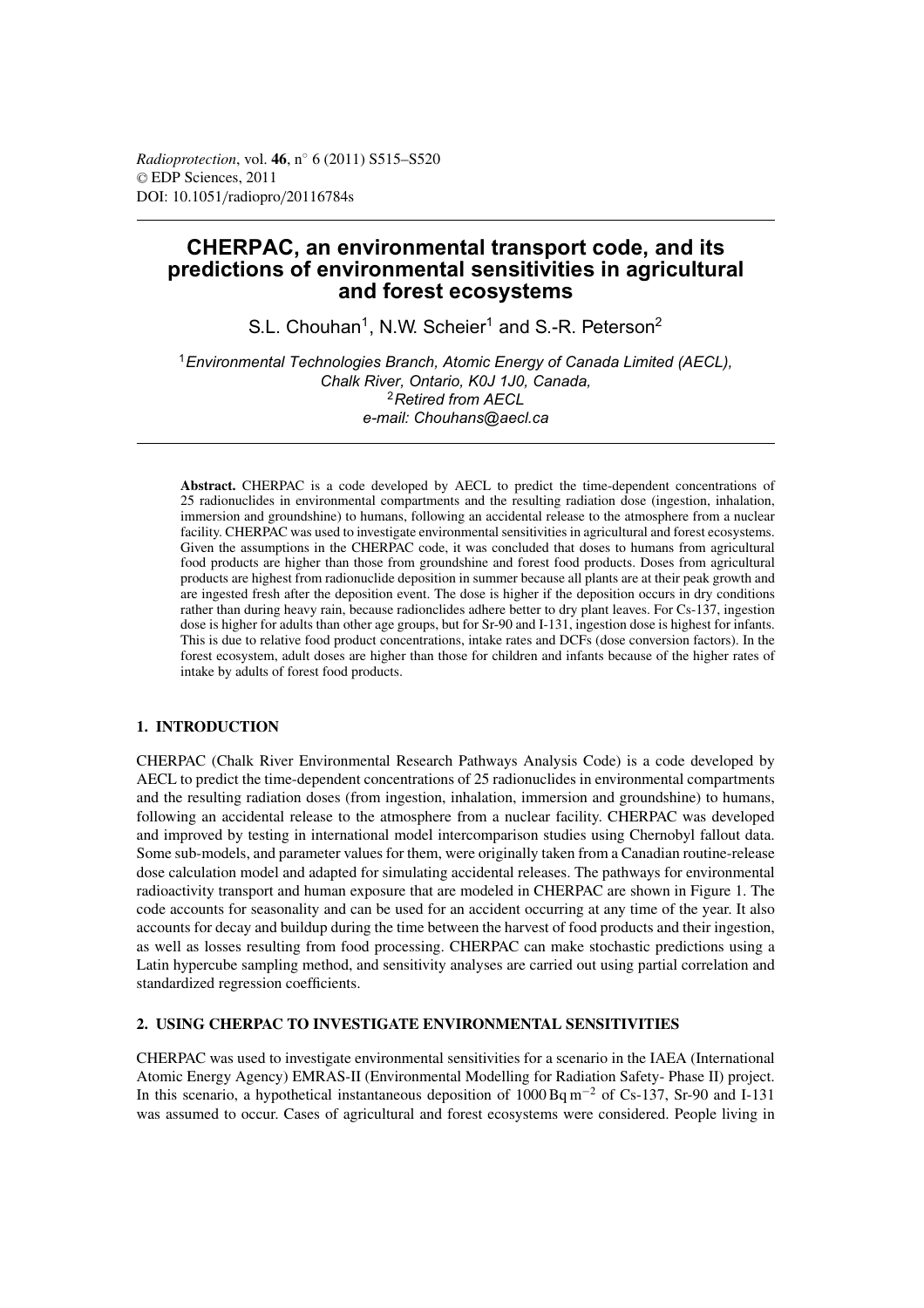

**Figure 1.** Pathways modelled in CHERPAC.

the forest ecosystem were assumed to consume uncontaminated agricultural food products and vice versa. Cases of deposition under dry or heavy rainfall conditions were evaluated. Seasonal effects were evaluated by considering cases in which the deposition occurred in winter, spring, summer, or autumn. The concentrations in common food products and doses to an adult, a child (10 year old), and an infant (1 year old) were predicted for a two-year period following the deposition. Calculations were performed using CHERPAC's default parameter values, which are mostly specific to Ontario, Canada. All radionuclides were assumed to be deposited in particulate form.

# **2.1 Results: time-dependent concentrations and doses: Cs-137, dry deposition in summer (August)**

### **Predicted accumulated activity in top mixed layer of vegetated soil:**

- The activity is  $\sim$ 300 Bq/m<sup>2</sup> in the first month, peaks at  $\sim$ 1000 Bq/m<sup>2</sup> in the fourth month, and then slowly drops to  $\sim$ 900 Bq/m<sup>2</sup> at the end of 2 years as a result of radioactive decay and loss to deeper soil.
- Soil activity is low in the first 3 or 4 months because activity is retained by the plant leaves. Later on, the activity on the leaves gradually washes off and transfers to soil.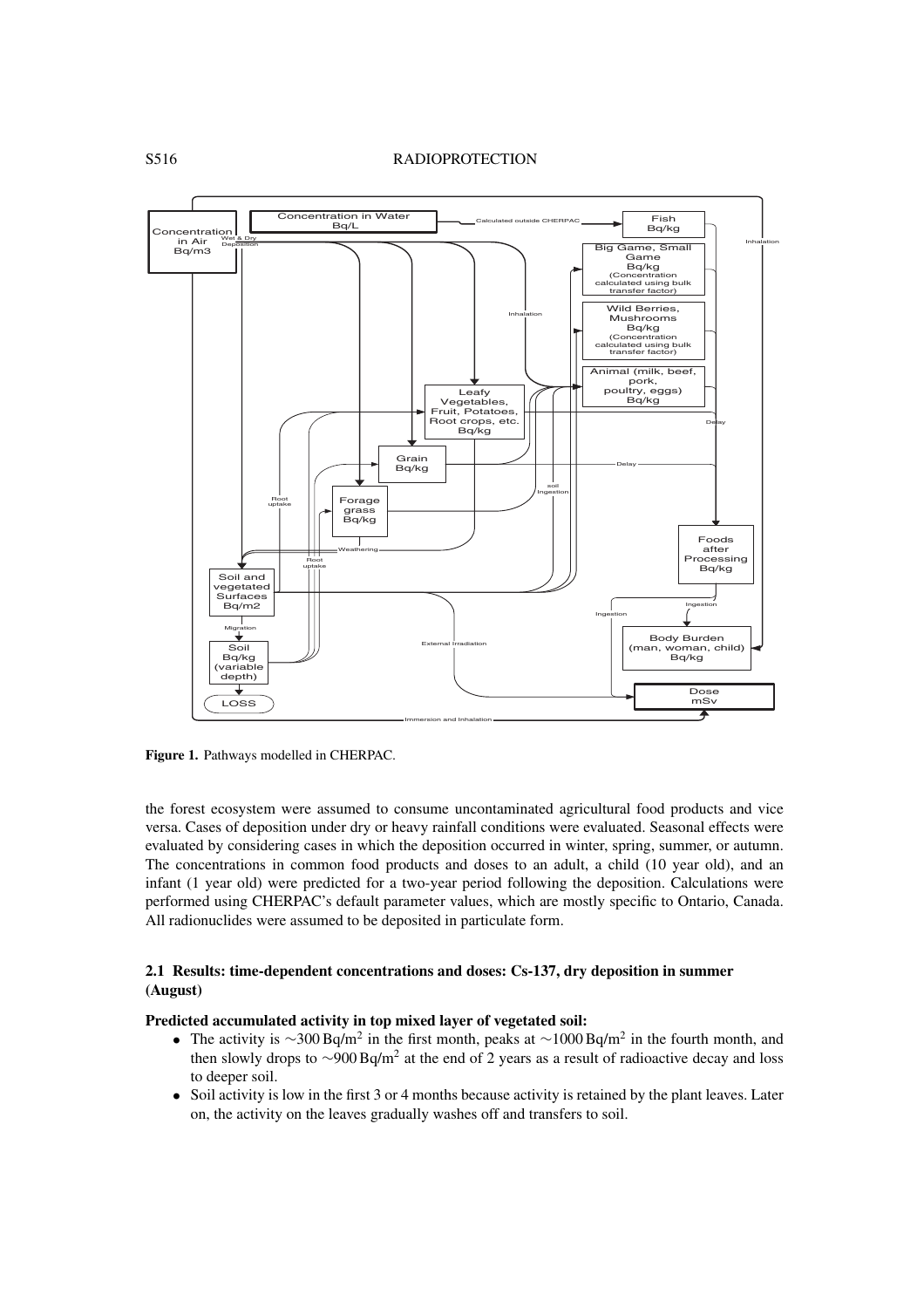#### **ICRER 2011** S517



**Figure 2.** Predicted concentrations in agricultural plants: Cs-137, dry deposition in summer (August).

- More activity is initially retained on the plants if the deposition occurs in dry conditions rather than in heavy rain, because radionuclides adhere better to dry plant leaves.
- Soil activity is also sensitive to the timing of the deposition. For example, if deposition occurs close to harvest, then some deposited activity is removed by cropping, which reduces the activity in the soil.

#### **Predicted concentrations in agricultural plants (Figure 2):**

- Concentrations are highest in forage grass and leafy vegetables because these plants have parameter values that favour the uptake and retention of radionuclides.
- The forage grass concentrations shown here are those for grass ingested by dairy cows. Dairy cows eat fresh grass from May to October and grass harvested in August from November to April. Thus the concentration in forage in month 4 (November) increases to the August concentration.
- Activity deposited directly on the plants is lost with a removal half-life of 15 days.
- Plant concentrations are dependent on the plant rooting depth and the yearly migration of activity.

**Predicted concentrations in domestic animal products (Figure 3):**

- No radioactivity is predicted in beef for the 2 months after the deposition because the cattle are assumed to eat stored grass from the previous year. The concentration rises when they start eating grass harvested in the current year.
- Dairy cows are assumed to eat fresh grass in the first 3 months after deposition, and the activity in milk and cheese decreases with the decrease in forage concentration in this period. Predicted milk and cheese concentrations increase in November when the cows start eating stored grass.
- In the first year, predicted concentrations in chickens and eggs build up only through soil ingestion, because chickens are assumed to eat grain harvested before the deposition. When chickens are taken indoors in November, the concentration in eggs drops to zero immediately, and the concentration in chicken meat drops to zero within the 3-month life span of the chickens.
- The predictions for pigs are for Canadian animals that are kept indoors. Slaughter is assumed to occur 6 months after birth. For the first 2 months, pigs drink milk, and for all 6 months they eat grain.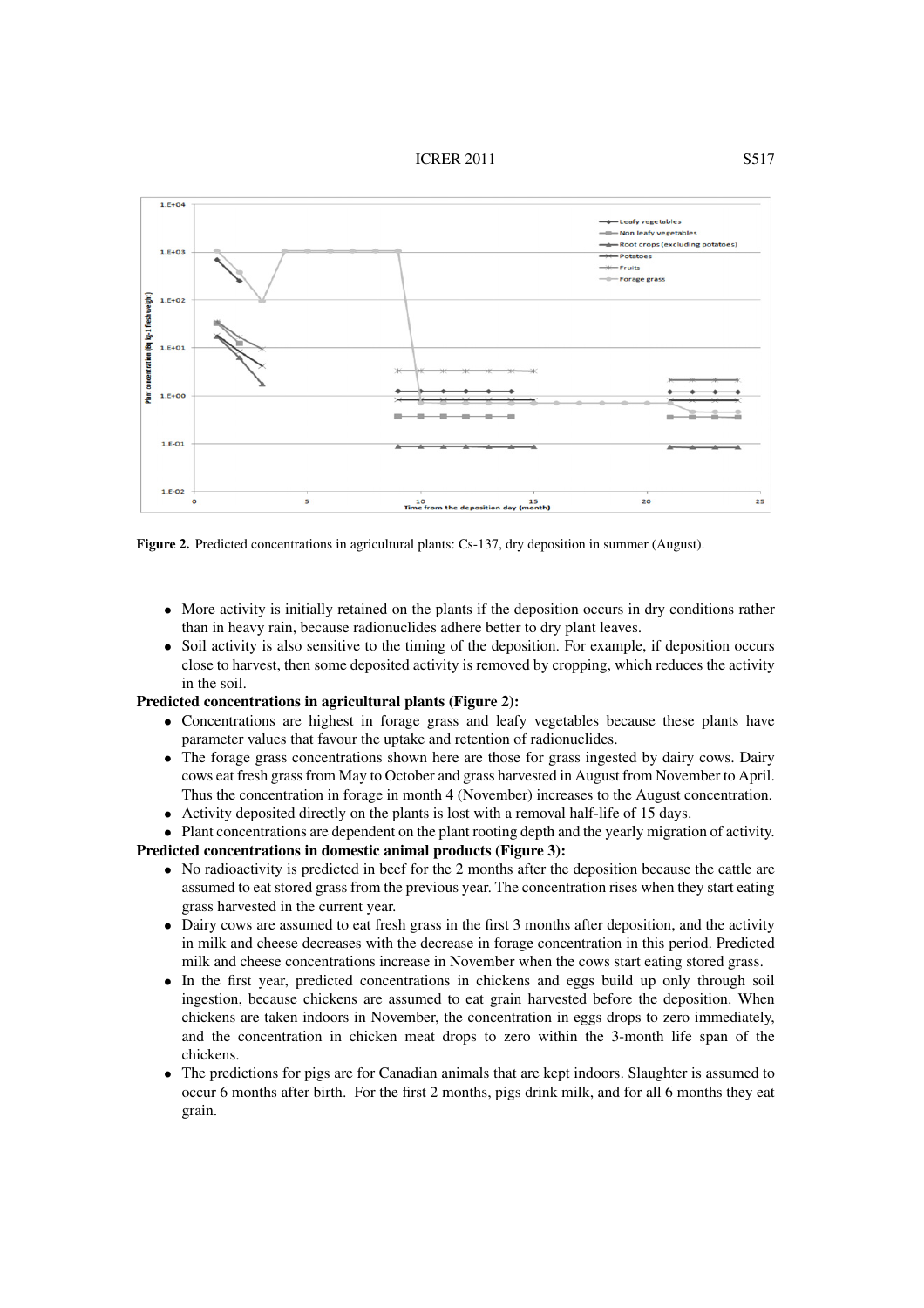### S518 RADIOPROTECTION



**Figure 3.** Predicted concentrations in domestic animal products: Cs-137, dry deposition in summer (August).



**Figure 4.** Predicted concentrations in forest food products: Cs-137, dry deposition in summer (August).

# **Predicted concentrations in forest food products (Figure 4):**

- Concentrations in all products except fish are based upon bulk transfer factors observed after the Chernobyl accident.
- The concentration in mushrooms increases slightly and then drops as the modelled activity passes through the root zone.
- There is no activity predicted in wild berries for the first 10 months because deposition was assumed to occur later in the year than the berry harvest.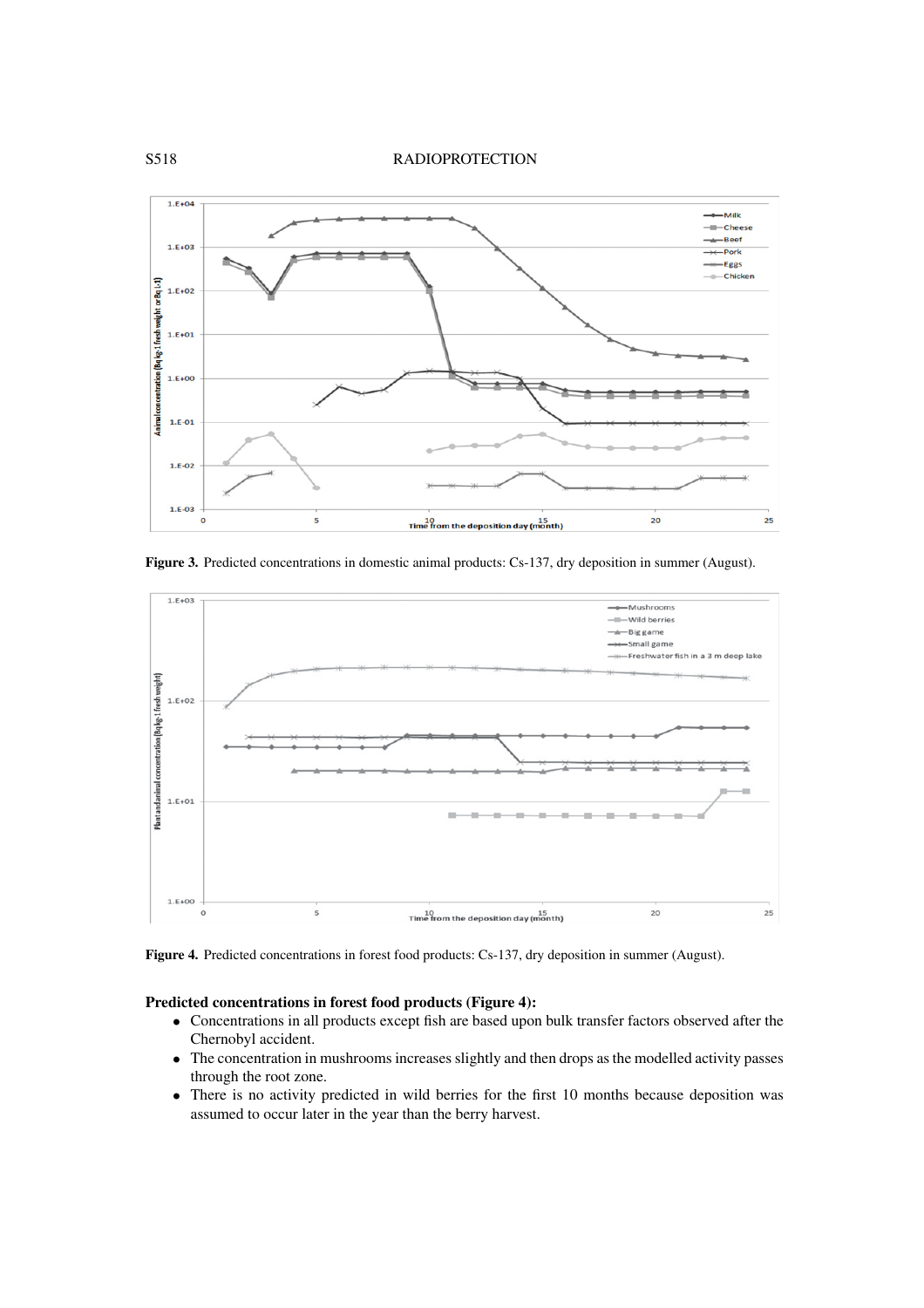**ICRER 2011** S519



**Figure 5.** Predicted doses to humans: Cs-137, dry deposition in summer (August).

- Differences in concentrations in big and small game are due to the assumptions about foods consumed.
- Concentrations are higher in fish than in other food products because of the relatively high bioaccumulation factor for fish.

#### **Predicted doses to humans (Figure 5):**

• Ingestion doses from agricultural food products are higher than those from food products from forests or lakes.

#### **2.2 Results: final doses at the end of two years.**

Results shown in Figure 6 are ingestion doses from Cs-137, I-131, and Sr-90 to adult, child, and infant at the end of two years for the agricultural ecosystem with dry deposition occurring at different times of the year. More detailed results and doses predicted for other scenarios (e.g. from wet deposition, forest food products and groundshine) will be published by the IAEA.

**Effect of radionuclide:** Different radionuclides impart different doses because they have different deposition properties, transfer rates, accumulation rates, DCFs and half-lives. For example, because of its short half-life, the dose from I-131 from deposition in the fall or winter is significantly lower than doses from Cs-137 and Sr-90, which, because of their long half-lives, exhibit similar doses regardless of season of deposition.

**Effect of deposition month:** Predicted doses from the agricultural pathways are highest if deposition happens in summer (August), and lowest if it happens in fall (November). For summer deposition, the plants are nearly ready to be harvested, whereas no plants are growing in the fall, and a lot of activity is lost from the soil before the ground is seeded in the spring.

**Effect of deposition type:** For agricultural ecosystems, if the deposition occurs in spring or summer, the ingestion dose under dry conditions is up to three times higher than that under heavy rainfall conditions, because radionuclides adhere better to dry plant leaves.

**Effect of age group:** For the agricultural pathways, the dose from Cs-137 is highest for adults, whereas the doses from Sr-90 and I-131 are highest for infants. This is because of the relative food product concentrations, intake rates and DCFs. The relative groundshine doses to different age groups depend mainly upon the relative DCFs.